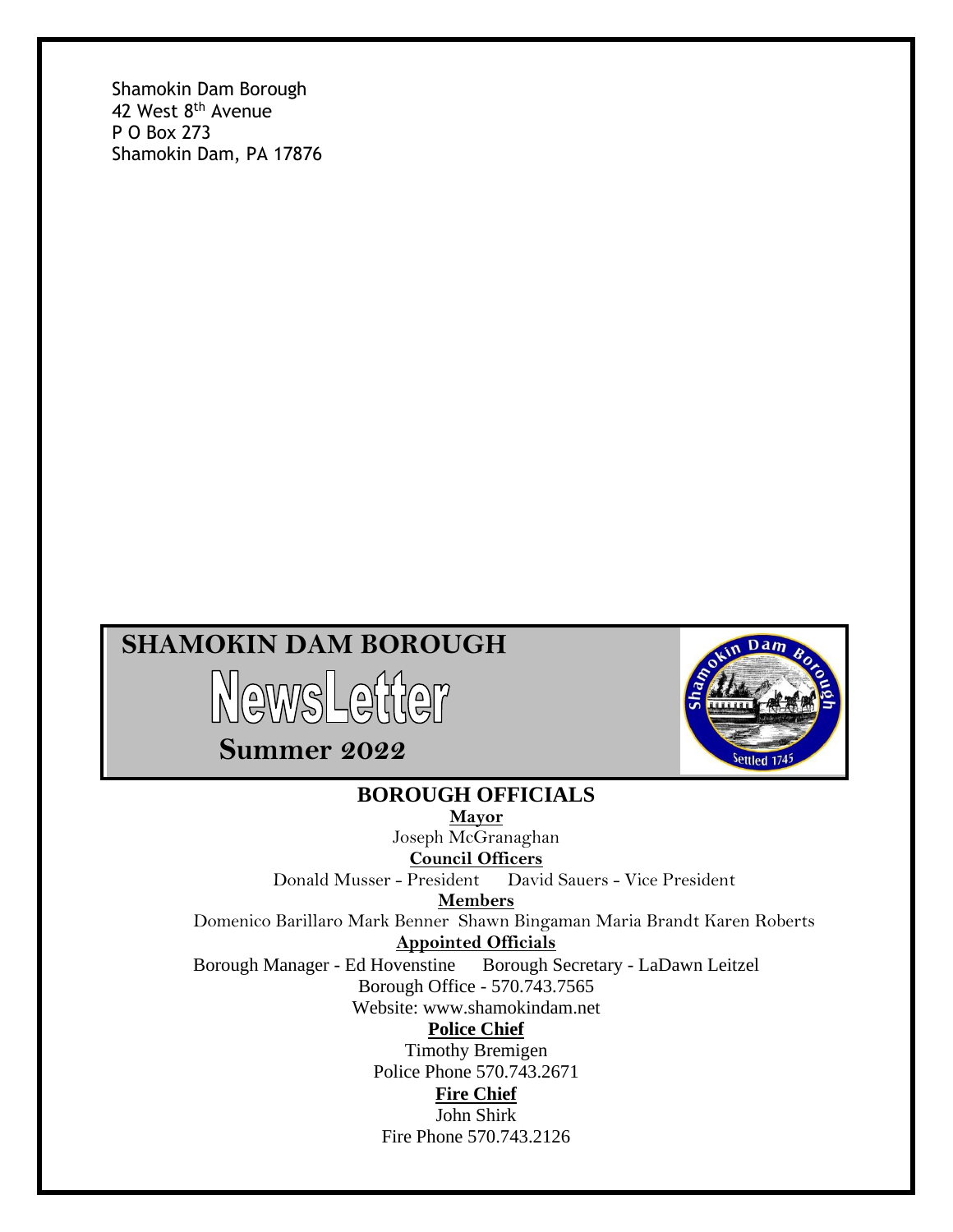## Dealing with the Heat

You don't have to work in the desert to suffer from too much heat. Even in a moderate climate, many work sites are hot and uncomfortable; however, discomfort isn't the only problem. If you don't take the proper precautions, heat can cause you to have a rash, make you pass out, or even kill you.

#### What to look out for

- Tiredness and lack of mental awareness, which increases the chance of accidents.
- Excessive sweating. The body produces sweat so the evaporation will cool you off; however, it isn't as effective if the air is very humid, because less evaporation occurs.
- Walk carefully. A slower pace and increased awareness of surface condition can greatly reduce the chances of slips and falls.
- Heat rash occurs when your sweat glands swell and become blocked.

#### Heat stress information

| <b>Symptoms</b>               | <b>Side Effects</b>                    | <b>Treatment</b>                            |
|-------------------------------|----------------------------------------|---------------------------------------------|
| <b>Heat Cramps</b>            | Muscle pain and spasms, usually in     | Stop work, drink fluids, and rest in a cool |
| Occurs from excessive         | the arms, legs, back, and stomach.     | area. Drinking electrolyte solutions may    |
| sweating.                     |                                        | also help.                                  |
| <b>Heat Exhaustion</b>        | Pale and flushed face, clammy skin,    | Take a break in a cool, shaded area.        |
| Occurs when the whole body,   | heavy sweating, fatigue, shortness of  | Remove as much clothing as possible.        |
| especially the circulatory    | breath, headache, dizziness, fainting, | Drink water or electrolyte solutions. Get   |
| system, becomes extremely     | nausea, vomiting, rapid heartbeat and  | medical help or treat for shock if          |
| stressed.                     | breathing.                             | necessary.                                  |
| <b>Heatstroke</b>             | Dizziness and confusion, red/hot/dry   | Call 911 immediately. Immerse the           |
| Occurs when the body          | skin, nausea, vomiting, very little    | worker in cool water or ice.                |
| becomes unable to control its | seating, rapid pulse, high body        |                                             |
| temperature.                  | temperature (around 105 degrees),      |                                             |
|                               | convulsions, and loss of               |                                             |
|                               | consciousness.                         |                                             |

#### **Prevention**

Heatstroke is predictable and preventable. Take these steps to prevent heatstroke while working in hot weather:

- Wear loose-fitting, lightweight clothing. Wearing excess or tight-fitting clothing won't allow your body to cool property.
- Wear light-colored clothing. It can keep you cool by reflecting the sun's rays. Dark clothing absorbs heat.
- Drink plenty of fluids. Staying hydrated will help your body sweat and maintain a normal temperature.
- Take extra precautions with certain medications. Be on the look-out for heat related problems if you take medications that can affect your body's ability to stay hydrated and dissipate heat.
- Take it easy during the hottest parts of the day. If you can't avoid strenuous activity in hot weather, follow the same precautions and take frequent rests in a cool area.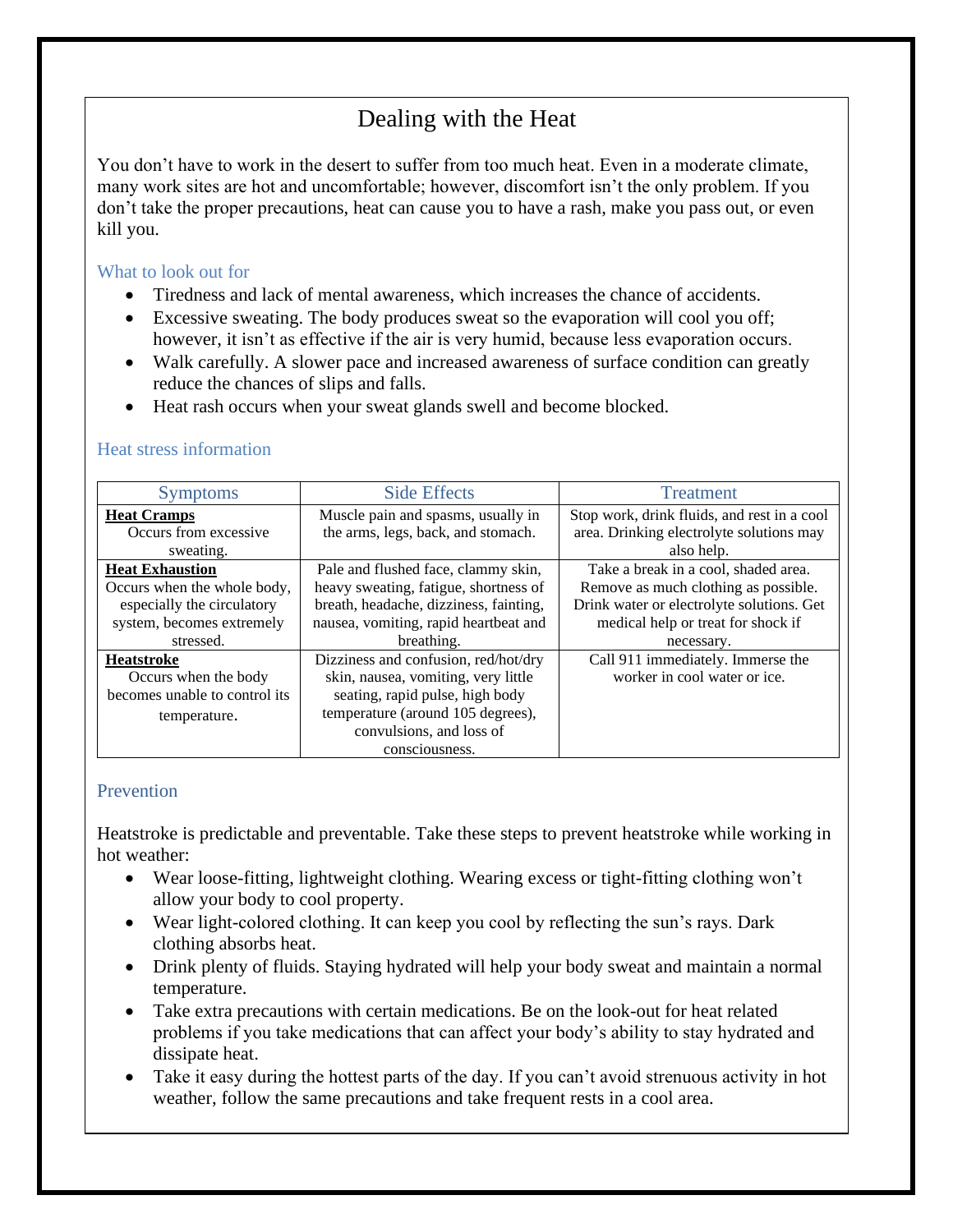The Water Quality Report Calendar Year 2021 can be found on the internet at www.shamokindam.net: left side under Quality of Life, click on 2021 Water Quality Report, under Water section on the right.

The report is also available at the Borough Office.

Borough Crew: Brady Bachman Joshua Herb Aron Hummel Richard Kline

It has become very difficult for the Borough Crew to read some of our customer's water meters due to overgrown trees, bushes, and shrubs. A water meter touch pad is attached to the exterior of the building, which allows the Borough Crew to read the water meter without entering the home or business. The Borough Crew must be able to easily access all water meter touch pads. Please be sure that the water meter touch pad, located on the exterior of your home or business, is easily accessible and clear of bushes, shrubs, or debris. Please call to relocate a touch pad that became enclosed by a fence.

10th Annual Snyder County Night Out will be held on Tuesday, August 9, 2022 from 4-7 pm at the East Snyder Park in Penn Township! Rain date will be Wednesday, August 10, 2022.